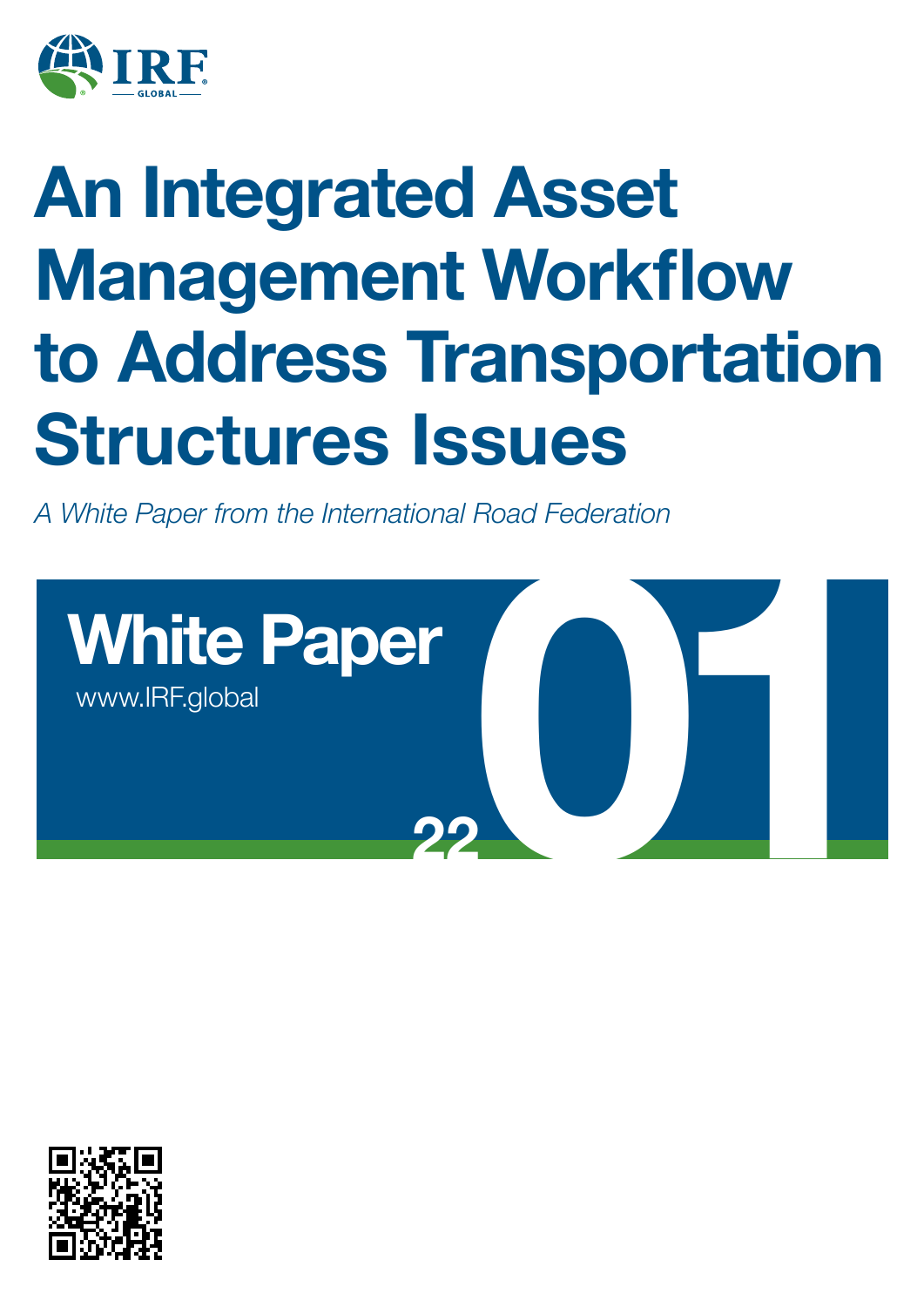#### **IRF WHITE PAPER 22/01**

An Integrated Asset Management Workflow to Address Transportation Structures Issues

#### **AUTHORS**

Mohammad Sayyar, PhD, PE Scott Choate, PE Priya Menon

#### **DISCLAIMER & COPYRIGHT**

Copyright © 2022 by International Road Federation

This paper is a product of the International Road Federation. The findings, interpretations and conclusions expressed in this volume do not necessarily reflect the views of the Executive Directors of the International Road Federation or the organizations they represent. The International Road Federation does not guarantee the accuracy of the data included in this work.

This paper forms part of the IRF's collection of Knowledge Resources, which include the IRF Examiner, the IRF Knowledge Center, and our library of e-Learning Webinars. For more information please visit https://www.irf.global/irf-knowledge-non-member/

Rights and Permissions. The material in this publication is copyrighted. Copying and/or transmitting portions or all of this work without permission may be a violation of applicable law. The International Road Federation encourages dissemination of its work and will normally grant permission to reproduce portions of the work promptly.

For permission requests, write to the IRF at:

International Road Federation Madison Place 500 Montgomery Street Alexandria, VA 22314 USA Tel: +1 703 535 1001 Fax: +1 703 535 1007 www.IRF.global

Printed in the United States of America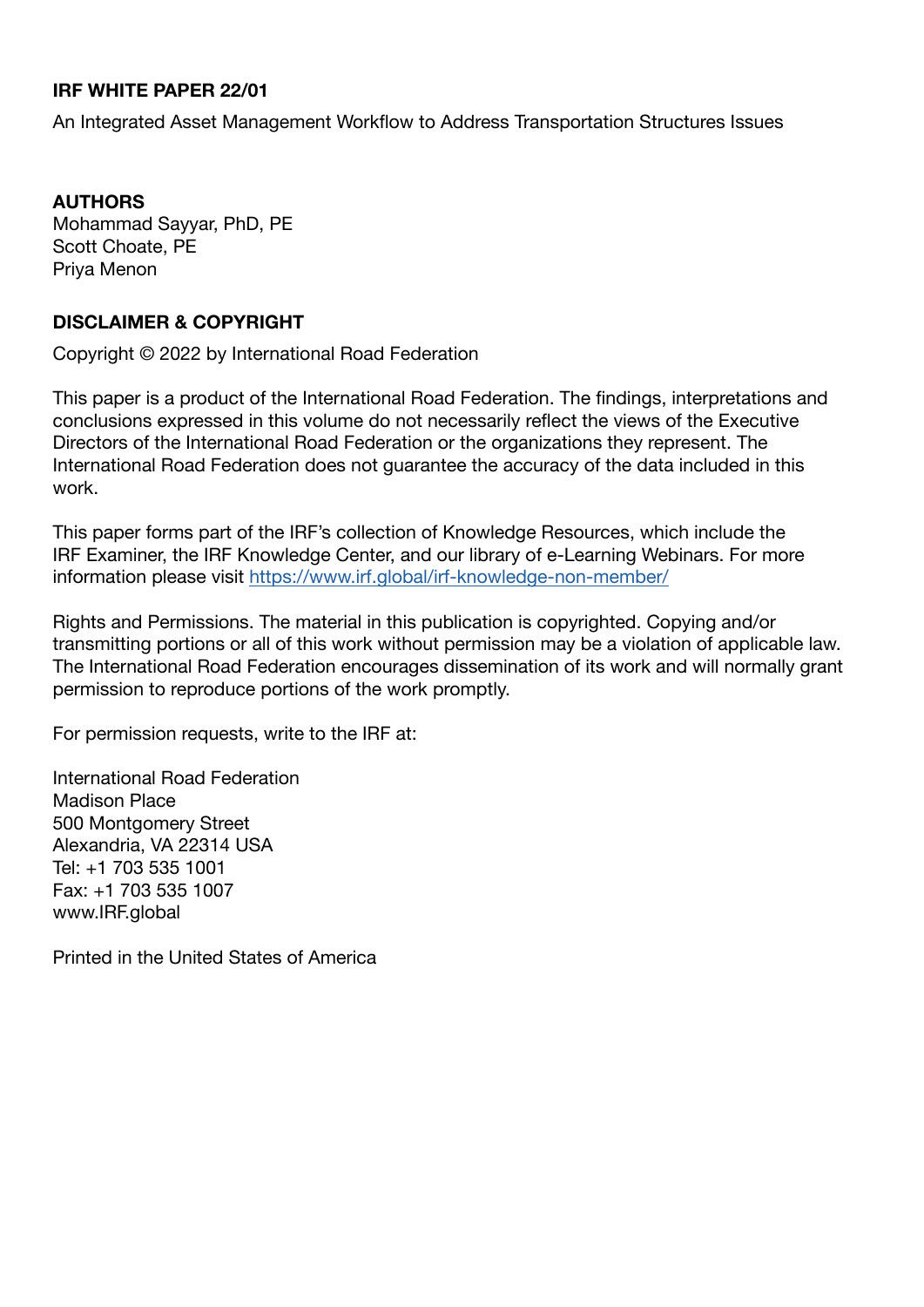## **An Integrated Asset Management Workflow to Address Transportation Structures Issues**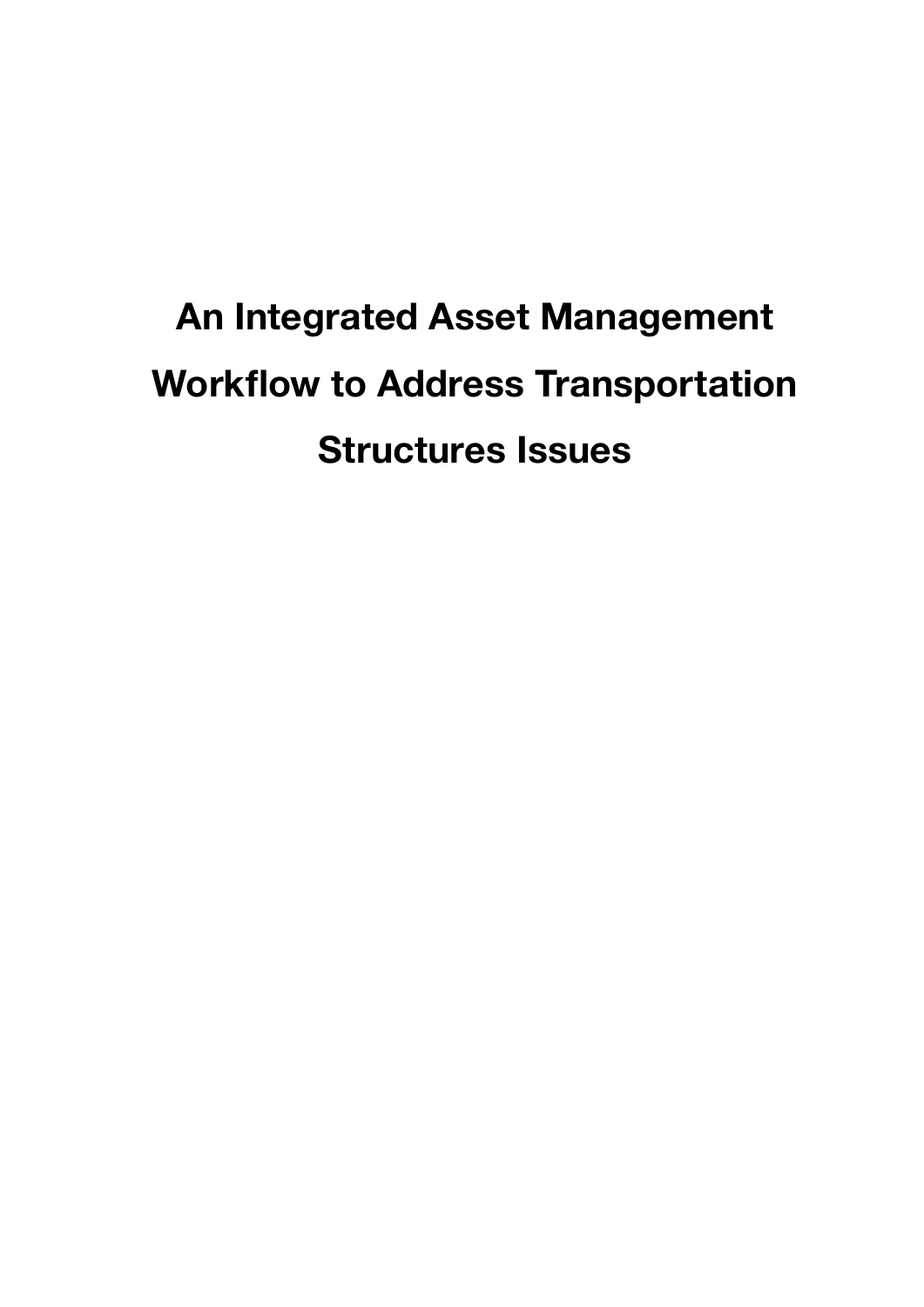### **An Integrated Asset Management Workflow to Address Transportation Structures Issues**

Timely inspections are critical to maintaining bridges and other structural assets in safe condition and in a state of good repair. When safety-related or structurally critical findings are identified during an inspection, the deficits must be addressed promptly to ensure the safety of the asset and prevent worsening condition.

Transportation agencies with a mature asset management practice facilitate integrated workflows and seamless communication between the asset inspection teams and the maintenance management teams to ensure asset needs are addressed in a timely, efficient manner. An integrated asset management workflow that coordinates maintenance management and structures management functions is designed to streamline processes and improve the operational efficiency of all structures-related fieldwork—from discovering an issue to performing and verifying the work to resolve it. An asset management system that integrates and coordinates these processes provides numerous benefits by meeting the needs of the relevant business units, the agency, and, ultimately, the traveling public. In this paper we discuss integrated solution for Bridge structures as an example asset type. But the same concepts and recommendations apply to other structure types.

#### **Seamless Workflows Reduce Information Gaps and Safety Risks**

Bridge and maintenance operations represent an enormous part of the asset value of transportation agencies. Inspecting, maintaining, and managing bridges is crucial to public safety and regulatory compliance. These combined tasks require the efforts of multiple teams as well as a tremendous amount of time and money.

Yet more often than not, time and money are wasted when communication breaks down between the "bridge side" and the "maintenance side" of operations. This disconnect can cause inconsistent data across teams, delayed bridge repairs, loss of operational efficiency, loss of bridge service life and network performance, and—most importantly—higher public safety risks.

#### **Siloed Systems Block Information Flow**

It's a familiar situation at many agencies around the world. Inspectors go out to assess bridge condition, identify problems, and then recommend any needed maintenance or repair work. After that, the maintenance team, which may be in a different business area, decides which work will be done and performs the work.

Unless communications and workflows are integrated across teams, the inspectors and bridge staff may not be aware of what maintenance work has been done on a bridge until the next inspection up to 2 years later. Two years is a long time for the bridge team to go without this information, because accurate knowledge about bridge conditions and work history is important for effective planning, budgeting, and bridge network management including addressing compliance and safety concerns.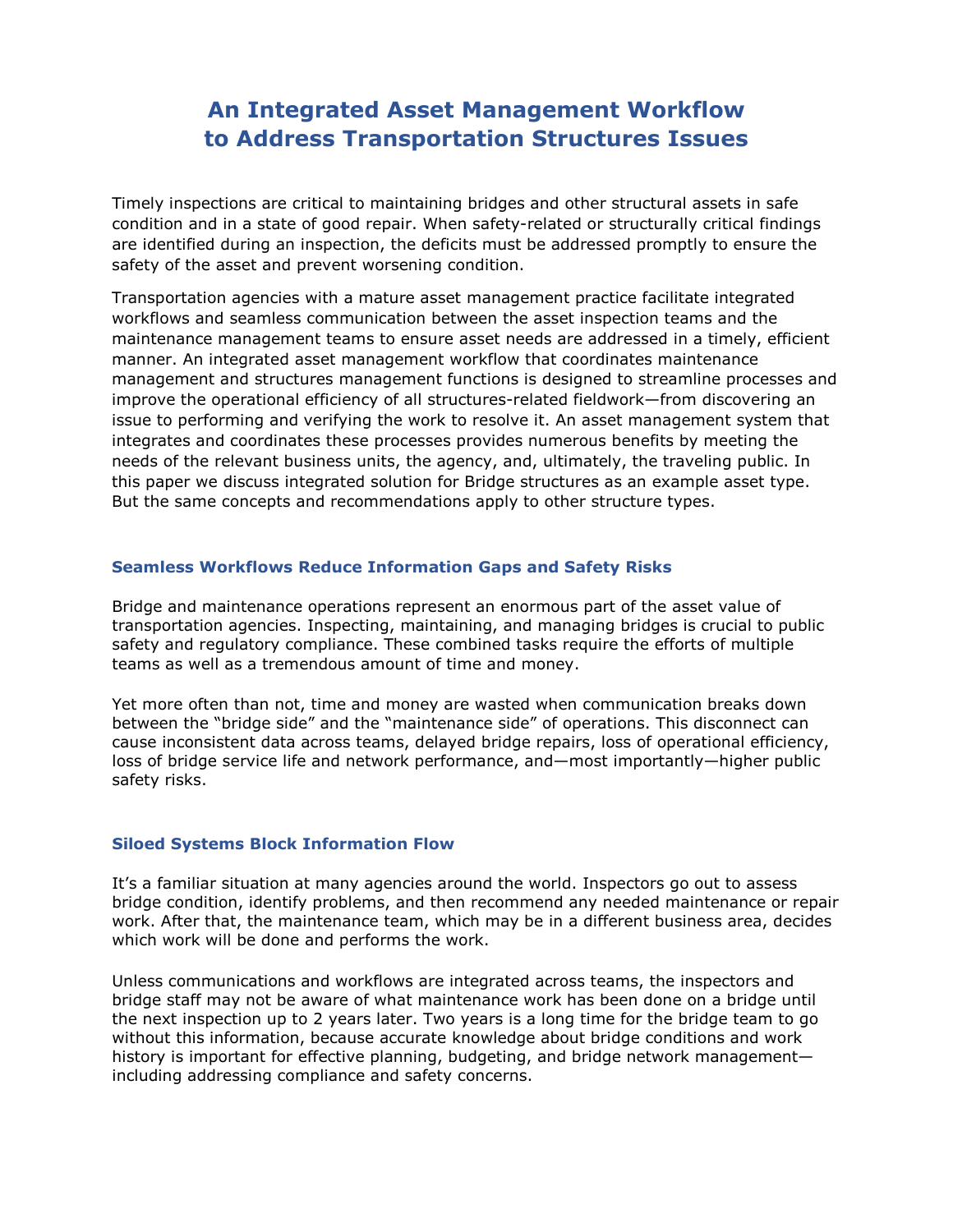Communication gaps occur because, at most agencies, the inspection team's main data source and the maintenance team's data source are traditionally in different places. The inspection team's source of information is the bridge database of inventory and condition data. Meanwhile, the maintenance team uses an inventory of all asset types along with a catalog of work requests and work orders for the whole asset portfolio.

More often than not, an agency's organizational and IT structure keeps these systems separate, without a shared database or a free flow of asset-specific communication between the relevant teams.

#### **Separate Workflows Cause Knowledge Gaps**

Let's dive deeper into why these communication gaps occur and how to overcome them.

Bridge inspectors are focused on performing accurate and on-time inspections, then moving on to other bridge inspections to meet their compliance goals. Maintenance crews are concerned with completing assigned work orders on various asset types and moving on to other work. A natural disconnect occurs in information because the two business areas are focused on different priorities. But they also support one another's operations, so a certain amount of data sharing between them needs to take place routinely. Efficient communication should not require extra steps in the process.

For many agencies, communication delays can impact the bridge network forecasting and analysis performed by the bridge management team. Without current information on bridge conditions, bridge managers might recommend work that the maintenance crews have already completed. Not only could this lead to unnecessary effort by the maintenance crew (to resolve the communication discrepancy or, worse, perform duplicate fieldwork), but lack of accurate knowledge could lead to bridge managers allocating precious dollars to the wrong projects.

When asset databases share a common platform, data sharing can be seamless and efficient, helping to eliminate many of the problems caused by information gaps and delays.

#### **Connecting Workflows & Information Across Roles**

An integrated solution benefits everyone that uses the data on a daily basis. The bridge inspection staff, including the field inspectors and report reviewers, have the benefit of seeing the most current information about the maintenance work being done on bridges. At the same time, the maintenance supervisors and work crews can view information on what the bridge teams are doing. This real-time information access improves communication between departments and streamlines workflows.

#### **Seamless Workflows Across Teams**

When an agency uses an integrated solution, information flows seamlessly between the structures and maintenance teams because they have an integrated workflow. Let's look at how this works.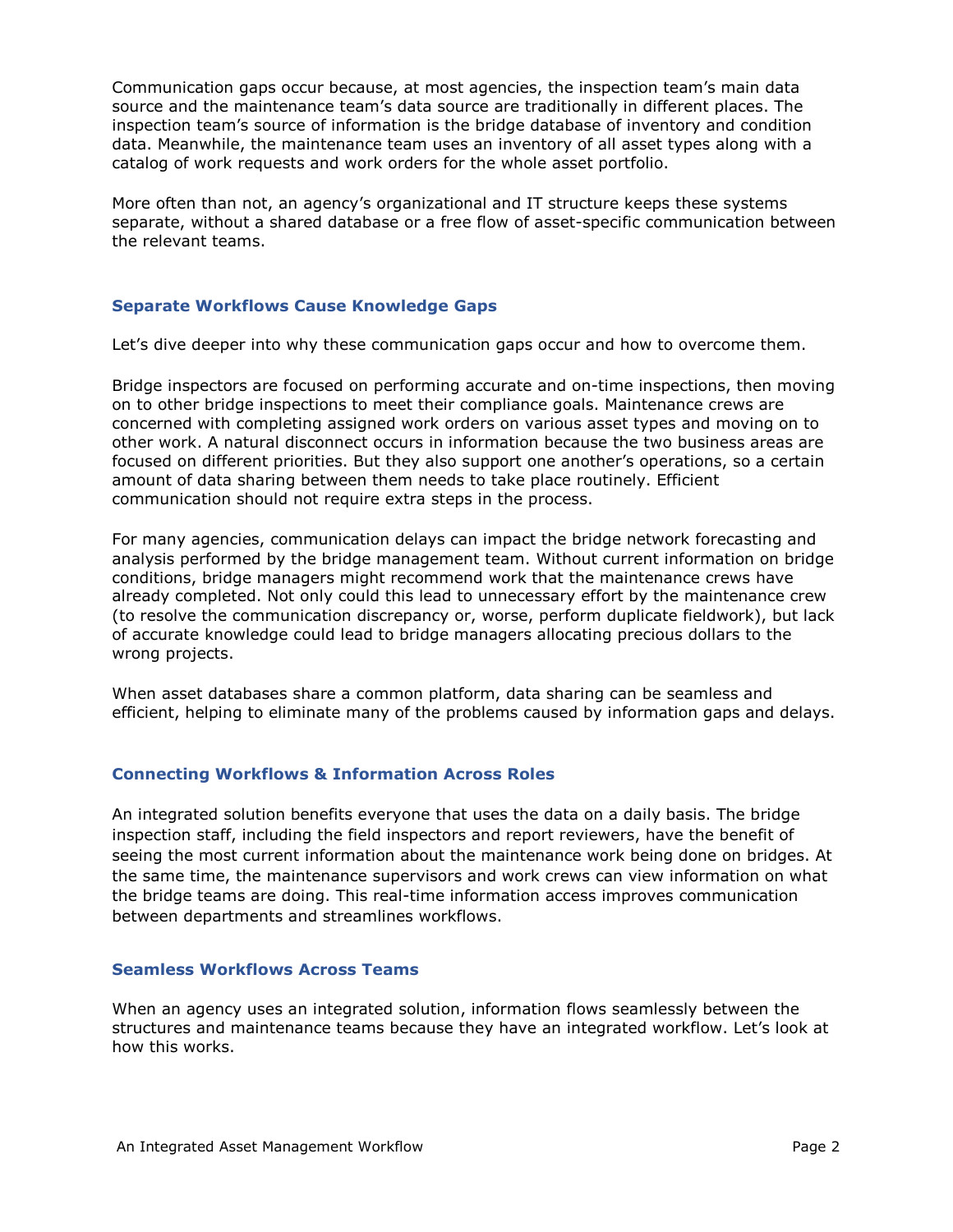After construction on a bridge is complete, the bridge enters the inspection cycle, with inspections usually taking place every 2 years. Over time, the bridge will need maintenance work. The structures team generates the work request, which the maintenance team turns into a work order. The maintenance crew completes the work order and updates the work data on the maintenance side. With the integrated solution, that work status also gets updated on the bridge side.

The diagram below shows how information flows from one functional area to the other, enabling all relevant team members to be informed in a timely and efficient way.



#### **Integrated Workflow for Structures Inspection & Maintenance**

*An integrated workflow means communication flows seamlessly between teams.*

#### **Benefits of an Integrated Solution**

An organization can achieve significant benefits from integrating bridge inspection and maintenance processes (and the applications that support them). For example, consolidating asset and work data on one platform not only helps improve data quality, but also streamlines data sharing between teams. Bridge management teams can stay consistently up to date on bridge condition and work history so they can better plan, analyze, and budget for projects to improve the bridge network.

Let's look at how a transportation agency's key stakeholder groups can benefit from these integrated processes.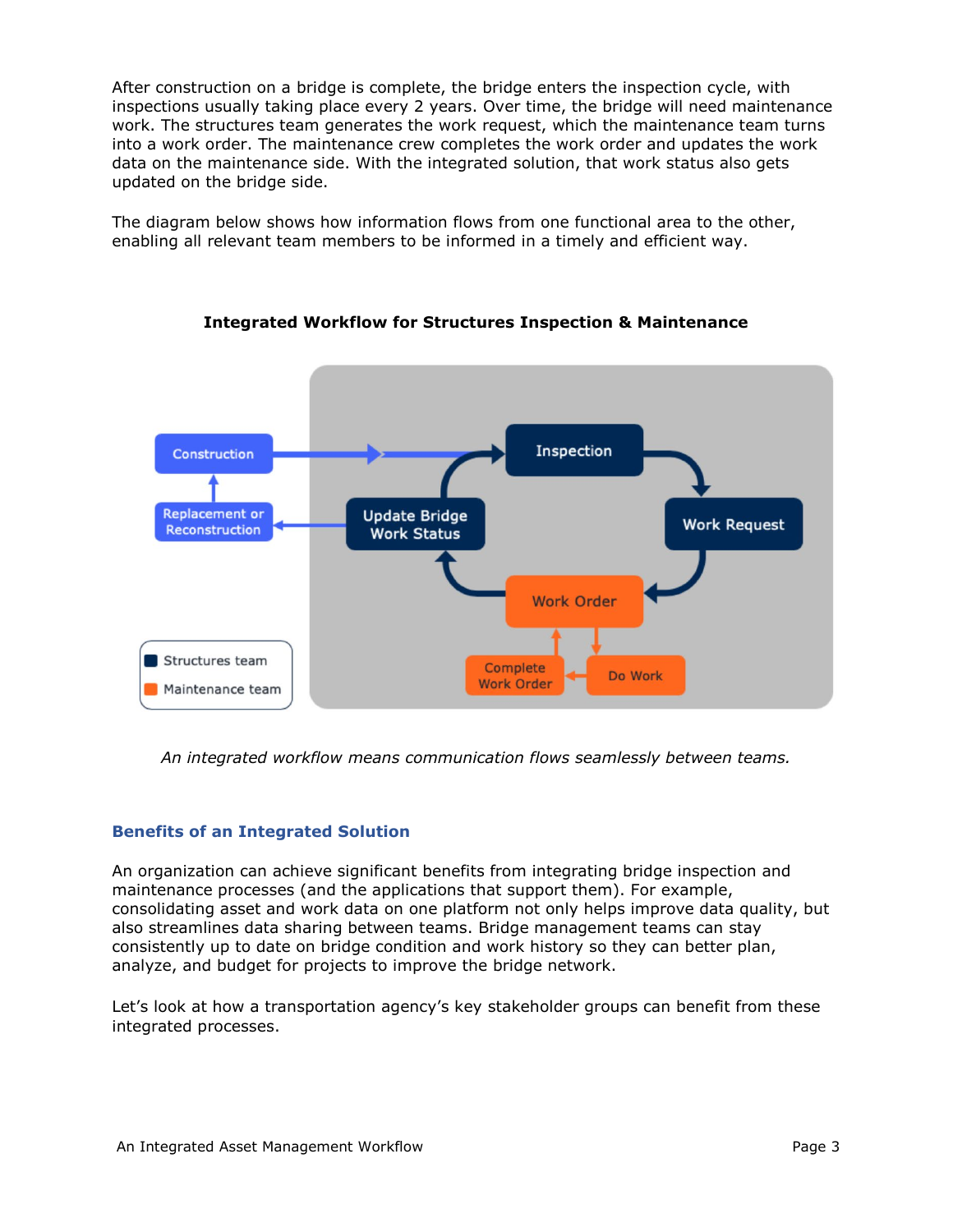#### **Benefits for Transportation Agency Stakeholders**

#### **Program Management**

At a high level within the agency, the goal is to have a safe and operable transportation network. To achieve this goal, timely resolution of asset-related issues is critical. As part of an enterprise asset management practice, identifying operational bottlenecks can help the agency establish more streamlined workflows across business units to address issues in a more efficient way.

#### **Structures Unit**

Structures asset managers need to make effective work plans to address any identified issues in the network. Timely communications that facilitate appropriate work planning are critical to maintaining a safe network and mitigating the risks of causing injuries and damages to the public.

#### **Maintenance Unit**

Maintenance managers need to be notified when a critical finding is discovered on a structure. Having timely access to accurate information such as the location, description, and details of the issue helps the maintenance unit to estimate and prioritize the work and assign it to the right crews to fix the issue.

#### **Inspection Team**

Inspection teams need to view and verify any progress on projects that address the previously identified issues. Having prompt access to the completed work report prepared by the maintenance team helps inspectors to verify that past issues have been correctly addressed.

#### **Traveling Public**

As the end users of the transportation structures, members of the public demand a safe and reliable transportation system. These users of the transportation network expect that the agency addresses safety and structural issues in a timely, efficient manner.

#### **Recommended Workflow Integrating Structures Inspection & Maintenance**

The following steps make up an integrated workflow that is recommended to maximize the efficiency and effectiveness of structures inspections and maintenance activities.

- 1. All structural defects to be addressed should be documented, along with all details and a description of the work required. This is usually part of the inspection report, as the safety and structural issues are discovered by inspectors in the field.
- 2. The work recommendation and structural deficiencies are visible to the structures administrator, who can review the recommendations and ensure the details are complete and accurate. The structures manager will create work request(s) and assign priority to each work request. All work requests remain visible to the structures manager so that details may be added, if needed.
- 3. Once the work requests are complete with all the required details, the structures manager sends the requests from the structures management system to the maintenance management system.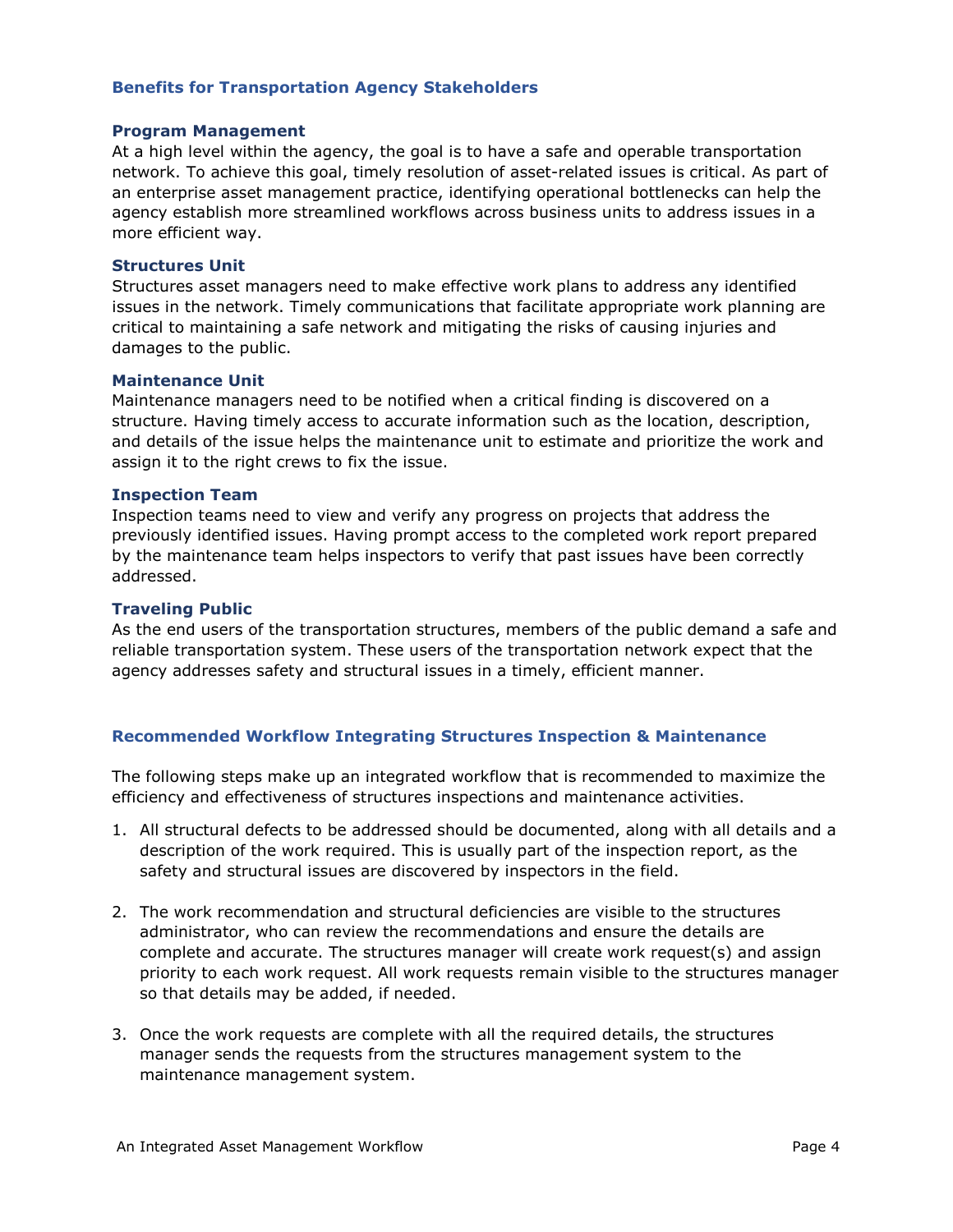- 4. An automatic notification sent to the maintenance manager can help the maintenance manager pay immediate attention to the critical finding. Based on the identified details and recommended priority of the work requests, the maintenance manager can prioritize the work requests and take follow-up action. If more information or clarification is needed, the maintenance work manager can comment on the work requests. These comments or requests for more information are visible to both the structures manager and the maintenance manager. Having clear communication between the two business units mitigates the risk of assigning the wrong resources to the work requests and decreases the time to address the work requests.
- 5. When the maintenance manager is satisfied with the provided details, a work order is created in the maintenance management system. As part of the work order creation, the maintenance crew, material, and equipment will be assigned to the work order. The system will notify the maintenance crew, and they will prioritize the work based on the work order priority.
- 6. While in the field, the maintenance crew has access to all details of the work order, along with the work requests and additional details about the structure. An integrated asset management solution lets the maintenance crew access the last inspection report and other structural details.
- 7. The integrated system will send all updates on the work request to all relevant parties, including the structures manager and the maintenance manager. The structures management system will receive all updates on the work requests, including the corresponding work orders and the status of the work orders.
- 8. Once the work order is complete, the maintenance crew will add the work completion report to the work request.
- 9. With the completion of the work completion report, the work request status will change to completed, and all details pertaining to the work order will remain visible in the structures management system.
- 10. The structures manager can schedule a post-repair inspection for the structure or wait until the next routine inspection, when the inspection team can validate that the work was completed as intended.
- 11.A mature asset management system includes reporting tools that can display the endto-end process for work activities, from issue discovery through work completion. Managing the repairs in a single, integrated system enables the program managers to audit the steps to address critical findings and to identify and eliminate the bottlenecks in the process.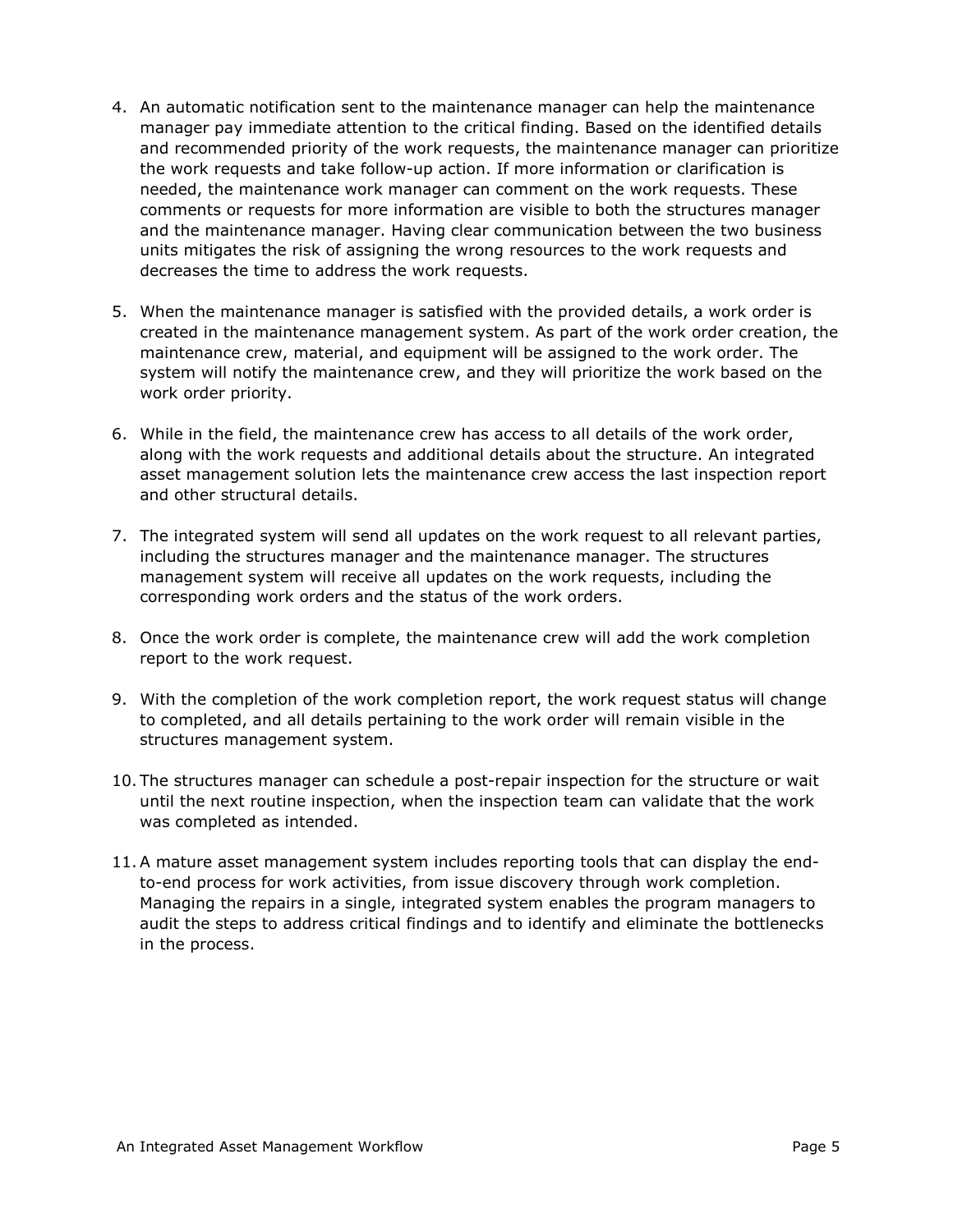#### **Bottom Line**

The communication gaps that typically occur between the bridge and maintenance teams at most agencies are generally the result of each team's data sources being stored in different places. Using integrated solutions and workflows is an effective way to streamline outdated processes, share data more quickly and easily, and improve productivity and outcomes.

Having automated access to shared information between bridge asset management and maintenance operations benefits everyone who relies on that data to perform their daily tasks. The timely repair of structures defects and the routine maintenance of structural assets leads to cost savings because issues are discovered and addressed before they become critical, eliminating the need for more costly repairs.

Ultimately, integrating structures inspection and maintenance activities in this way helps the agency meet compliance standards more efficiently and improve overall bridge network performance.

#### **Authors & Acknowledgements**

**Mohammad Sayyar**, PhD, PE, **Scott Choate**, PE, and **Priya Menon**[1](#page-8-0)

Review team: Dr. **Omar Smadi** (Iowa State), **Mervyn Henderson** (SARF), and Dr. **Carlos Chang** (Florida International University).

The authors wish to thank AgileAssets, Inc. for providing technology and resources for the preparation of this presentation.

 $\overline{\phantom{a}}$ 

<span id="page-8-0"></span> $1$  This document incorporates material from S. Choate & P. Menon, "Break Down Silos with Integrated Bridge Inspections & Maintenance," [Blog], AgileAssets.com, June 15, 2020.